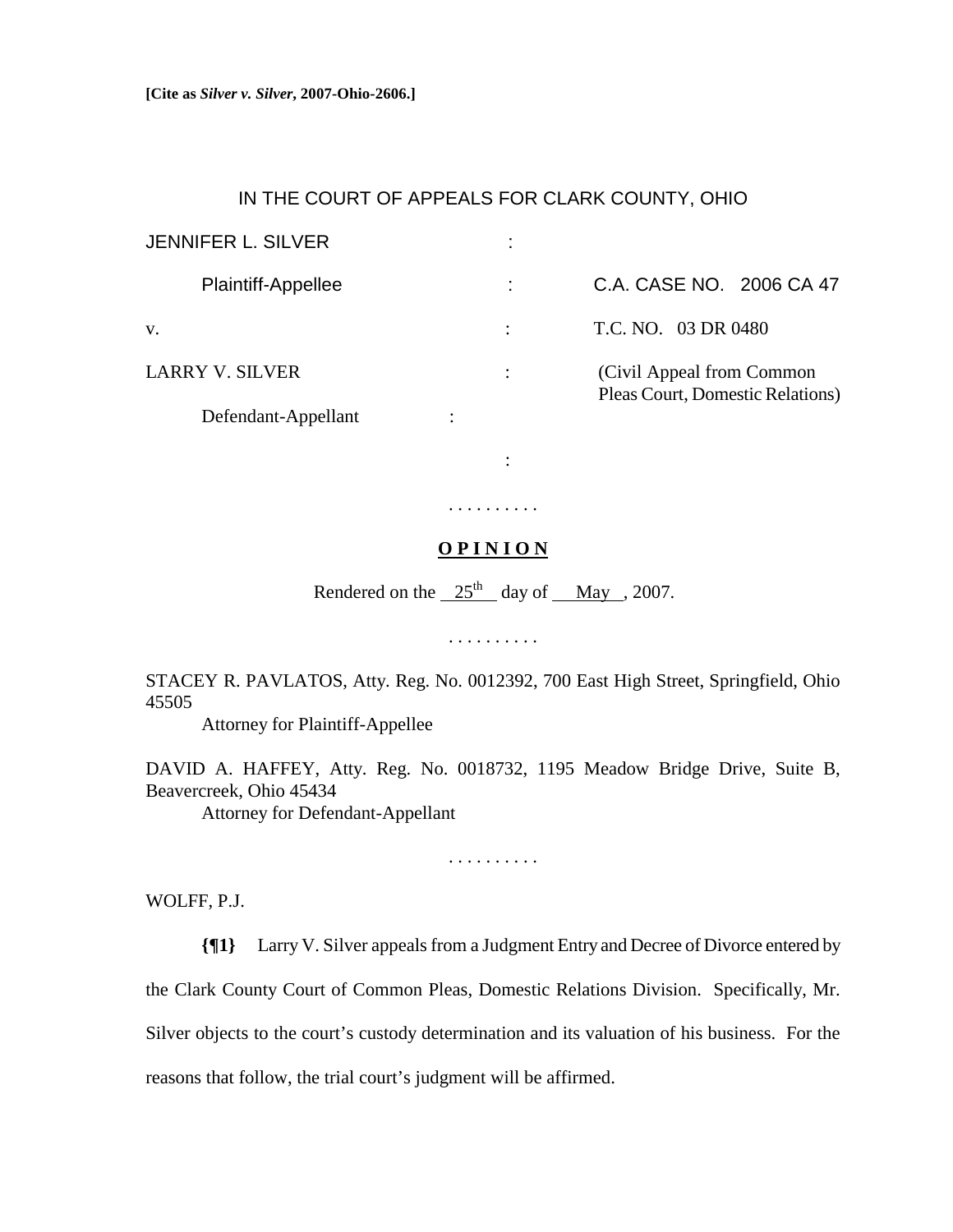**{¶2}** Larry and Jennifer L. Silver were married in 1986, and two sons were born during their marriage. The boys were 16 and 14 years old at the time of the hearing on the complaint for divorce. Mr. Silver started a business during the marriage, Contractor Marketing, Inc. ("CMI"), which specialized in employee recruiting, advertising, publications, and general consulting. Mr. Silver was the sole shareholder of CMI, which was organized as a subchapter S corporation.

**{¶1}** Mrs. Silver filed for divorce in 2003 and sought to be designated as the children's residential parent. She also sought spousal support, child support, and an equitable division of the parties' assets. A magistrate conducted a hearing on these matters over several days in the summer and fall of 2005. The magistrate found that Mrs. Silver should be designated as the residential parent. The magistrate also found that CMI was valued at \$380,000, and that half of this amount, or \$190,000, should be paid as a distributive award to Mrs. Silver. The trial court immediately adopted and ratified the findings and orders of the magistrate.

**{¶2}** Thereafter, both parties filed objections to the magistrate's decision. Although the court made some corrections of typographical errors, it overruled the parties' objections to the substance of the magistrate's decision.

**{¶3}** Mr. Silver appeals, raising two assignments of error.

"THE TRIAL COURT ABUSED ITS DISCRETION BY AWARDING CUSTODY OF BOTH CHILDREN TO APPELLEE-WIFE BECAUSE IT IS IN THE BEST INTERESTS OF BOTH CHILDREN TO RESIDE WITH APPELLANT-HUSBAND."

**{¶4}** Mr. Silver contends that the trial court abused its discretion in naming Mrs.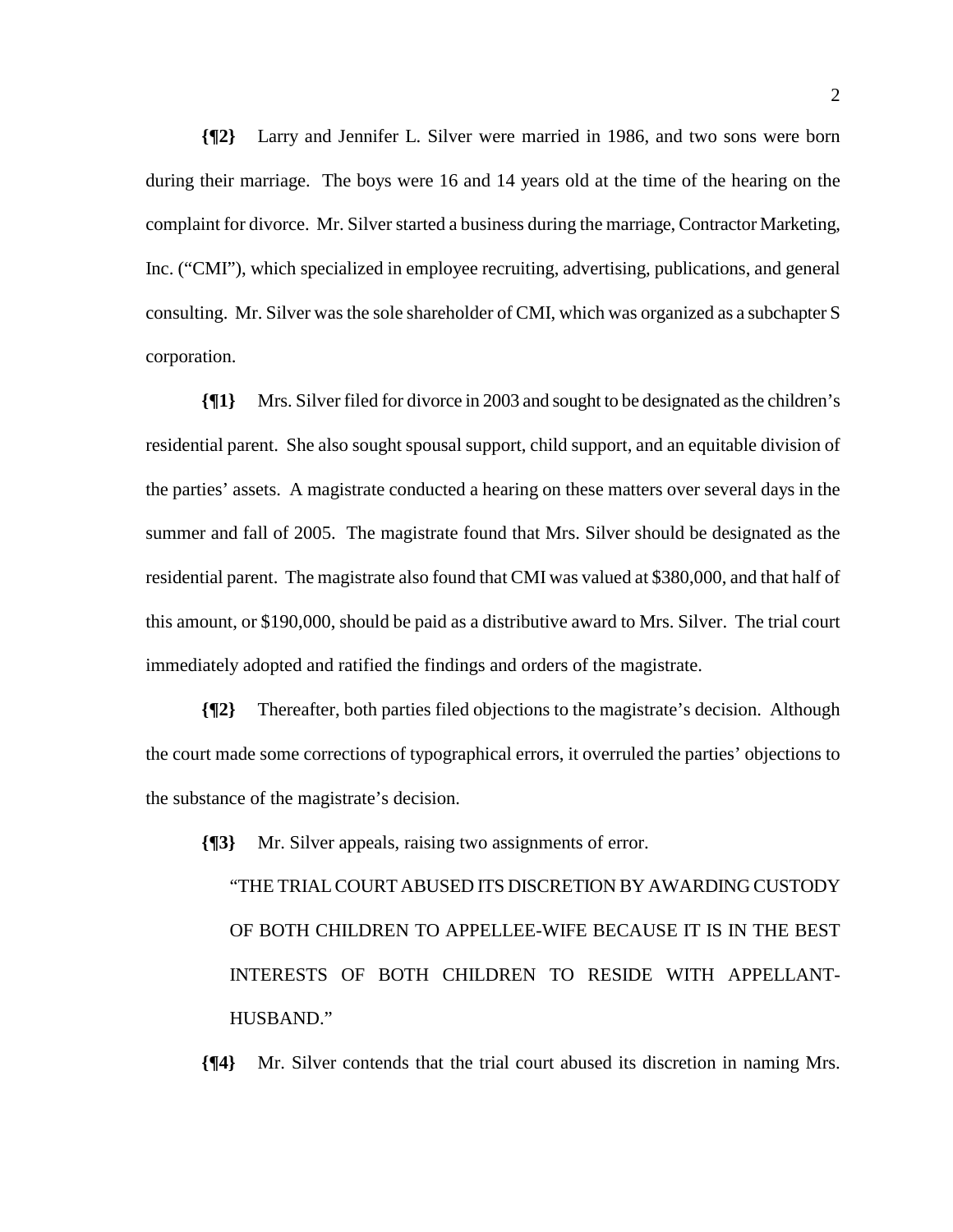Silver as the residential parent because of her documented physical and mental abuse of the children, the children's desire to live with him, and his positive and stable relationship with the children. He claims that the trial court's attitude toward him was capricious.

**{¶5}** The trial court considered extensive testimony about the parties' relationships with their children, including testimony from the children themselves. The testimony from Christopher, the older son, revealed that he was angry about the divorce but that he loved both of his parents. He tended to fight with his mother about punishments and limitations that she imposed on his behavior, and he admitted that he had precipitated or initiated some physical altercations between them. The younger son, Nathan, cared more about living with his brother than with a particular parent. Nathan also described fighting with his mother over discipline. Mrs. Silver believed that the boys wanted to live with Mr. Silver because she was firm on discipline and because Mr. Silver lived in the family's large and comfortable house with a newly finished basement filled with games and a flat-screen television. Mrs. Silver described the new recreation room in Mr. Silver's basement as a "dream room for teenagers." She contrasted the living arrangements at the family home with the two-bedroom apartment in which she was living, where the boys did not have their own rooms or lots of games, and they had only a basic television.

**{¶6}** Mrs. Silver and her witnesses testified that she was a good mother with a loving relationship with her children. They also described very controlling behavior on Mr. Silver's part, including demands that she pray and make certain admissions before visitation. (Mr. Silver was the residential parent while the divorce was pending.) Mrs. Silver denied that she had been drinking, partying, or having sexual relationships while the divorce was pending.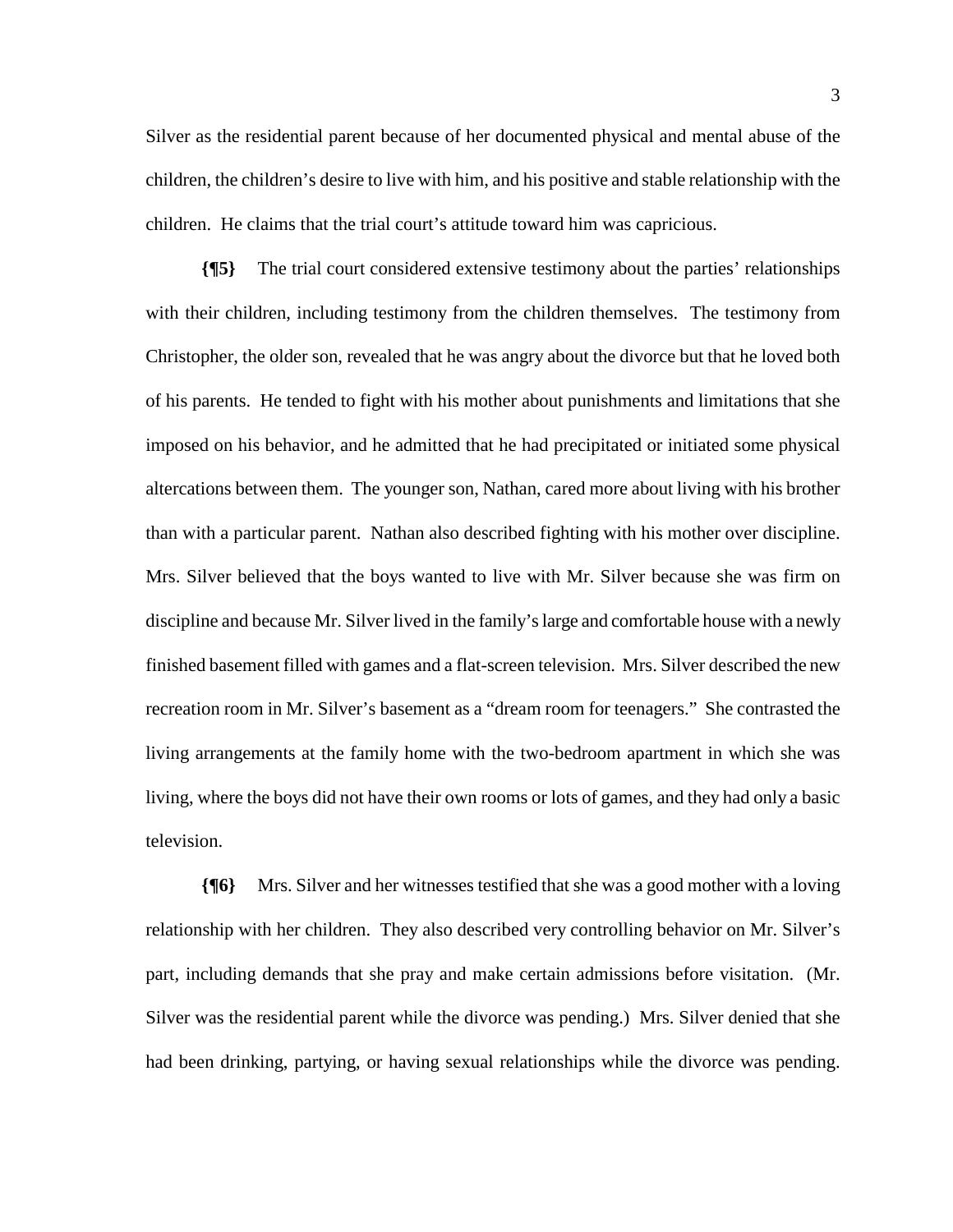Family members described Mr. Silver's emotional abuse of Mrs. Silver and expressed fear that the abuse could become physical. They also stated that the boys' relationships with their father were based on fear.

**{¶7}** Mr. Silver's friends testified that he had a good relationship with his children and that he was the better parent, although they had very limited exposure to the children's interaction with their mother. Mr. Silver's witnesses were familiar with the religious "fellowship" in which he was deeply involved and stated that the children were not afraid of him. They testified that Mr. Silver was a man of God, and one of the witnesses expressed her belief that the father is always the better parent to provide a secure environment for children. Mr. Silver testified that neither child was afraid of him, that he did not think either boy was comfortable or happy living with his mother, and that he wanted to keep the boys living with him in the family home to provide stability for them. A guardian ad litem was appointed and provided reports to the court. The guardian ad litem concluded that the physical altercations between Christopher and his mother were not significant for purposes of his recommendation. He also concluded that the children would express a desire to live with either parent "depending on who resides in the marital home." The guardian ad litem described Mr. Silver as "a controlling manipulative person who is highly inflexible" and who used visitation in his attempts to alter Mrs. Silver's behavior toward him. The guardian ad litem concluded that Mrs. Silver would be the better residential parent and would better facilitate visitation.

**{¶8}** The magistrate agreed with the guardian ad litem that it was in the children's best interest to designate Mrs. Silver as the residential parent because Mr. Silver was "domineering" and Mrs. Silver was more likely to facilitate visitation. The magistrate found that Mr. Silver's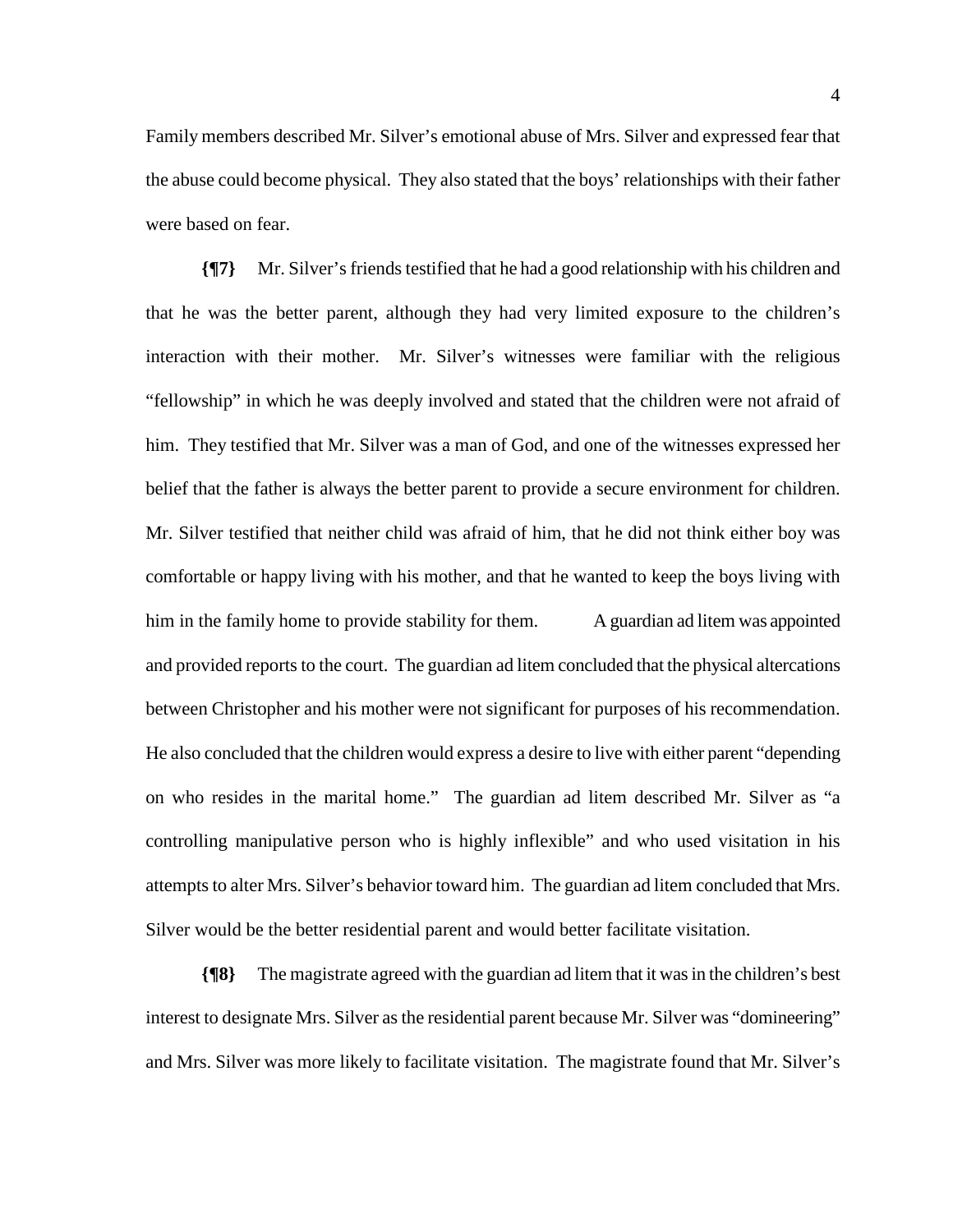alleged desire to reconcile and "forgive" his wife was not genuine and was focused on winning custody. The magistrate noted that Mr. Silver had been found in contempt of court twice during the divorce proceedings for harassing Mrs. Silver. Quoting a decision of the same court granting civil protection orders to the parties during the pendency of the proceedings, the magistrate stated:

**{¶9}** "When reviewing the testimony of [Mr. Silver] one would get the impression that he is cool, calm[,] logical and in control. In reality [Mr. Silver] is controlling and manipulative and very absolute in his thinking. Apparently, [Mr. Silver] feels that he is entitled to chide and correct [Mrs. Silver] and often points out that there is much room for improvement in her behavior as wife and mother. \*\*\* [Mr. Silver's] harassment and constant referral to the bible and the biblical ills that will befall [Mrs. Silver] if she continues with the divorce have clearly placed her in fear of imminent physical harm \*\*\*. \*\*\* It is clear that [Mrs. Silver] is a timid person, who has not been sure of herself for a long time, but is beginning to assert herself. Not surprisingly she is married to a demanding spouse who often affirms he is right about a lot of things. And he has displayed a condescending attitude toward almost everyone involved in these cases. "

**{¶10}** The trial court re-adopted the magistrate's recommendation over Mr. Silver's objections.

**{¶11}** A trial court's determination regarding parental rights should be given great deference and will not be disturbed on appeal absent an abuse of discretion. *Miller v. Miller*  (1988), 37 Ohio St.3d 71, 74, 523 N.E.2d 846. In our view, the trial court did not abuse its discretion in designating Mrs. Silver as the residential parent. The older son, Christopher,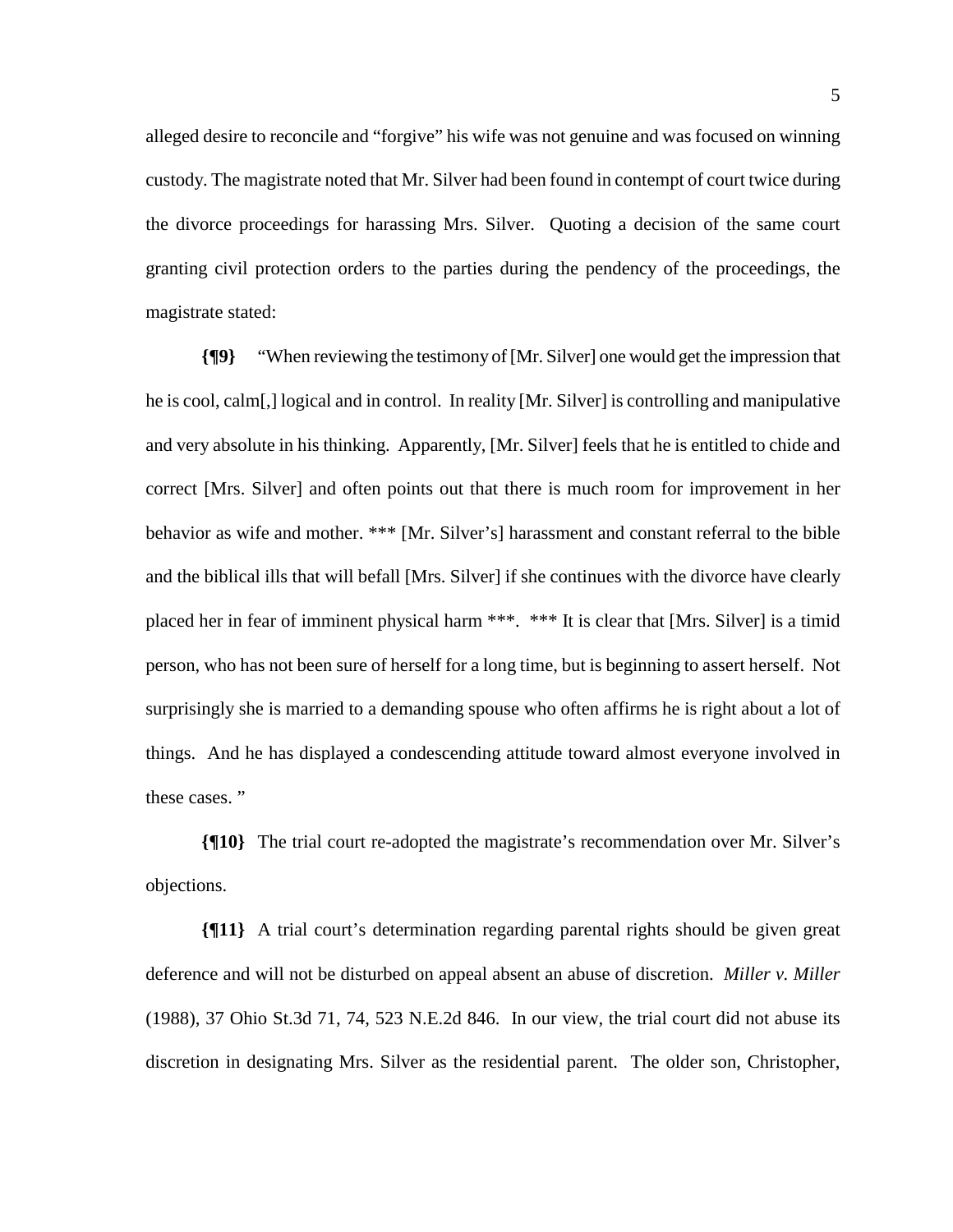admitted to provoking and instigating the physical contact described by Mr. Silver as "abuse" out of anger over being deprived of his use of a cell phone or internet as punishment. The guardian ad litem was confident that these incidents were not "abusive." By the time of the hearing, these types of behaviors seemed to have subsided, and Mrs. Silver felt that the boys were treating her with more respect.

**{¶12}** More importantly, the trial court found Mrs. Silver's temperament and personality to be more conducive to her children's well-being and to the facilitation of visitation. Mr. Silver's controlling behavior, which appears to have been based largely on his religious beliefs, was well established, and the trial court was obviously concerned about it. The court also could have reasonably concluded that Christopher's stated preference for living with his father was based, in substantial part, on his desire to live in the family's home, because the parties and the children agreed that the living conditions were much more comfortable there.

**{¶13}** Considering all of the factors set forth in R.C. 3109.04(B) and discussed in the magistrate's decision, it is clear that the trial court did not abuse its discretion in concluding that the children's best interests were served by designating Mrs. Silver as the residential parent.

**{¶14}** The first assignment of error is overruled.

**{¶15}** "THE TRIAL COURT'S OVER-VALUATION OF APPELLANT-HUSBAND'S BUSINESS, CONTRACTOR MARKETING, INC., CONSTITUTED AN ABUSE OF DISCRETION."

**{¶16}** Mr. Silver contends that the trial court used an inaccurate method to assess the value of his business for the purpose of distributing marital assets and determining his income. In essence, Mr. Silver objects to the fact that the court credited the testimony of Mrs. Silver's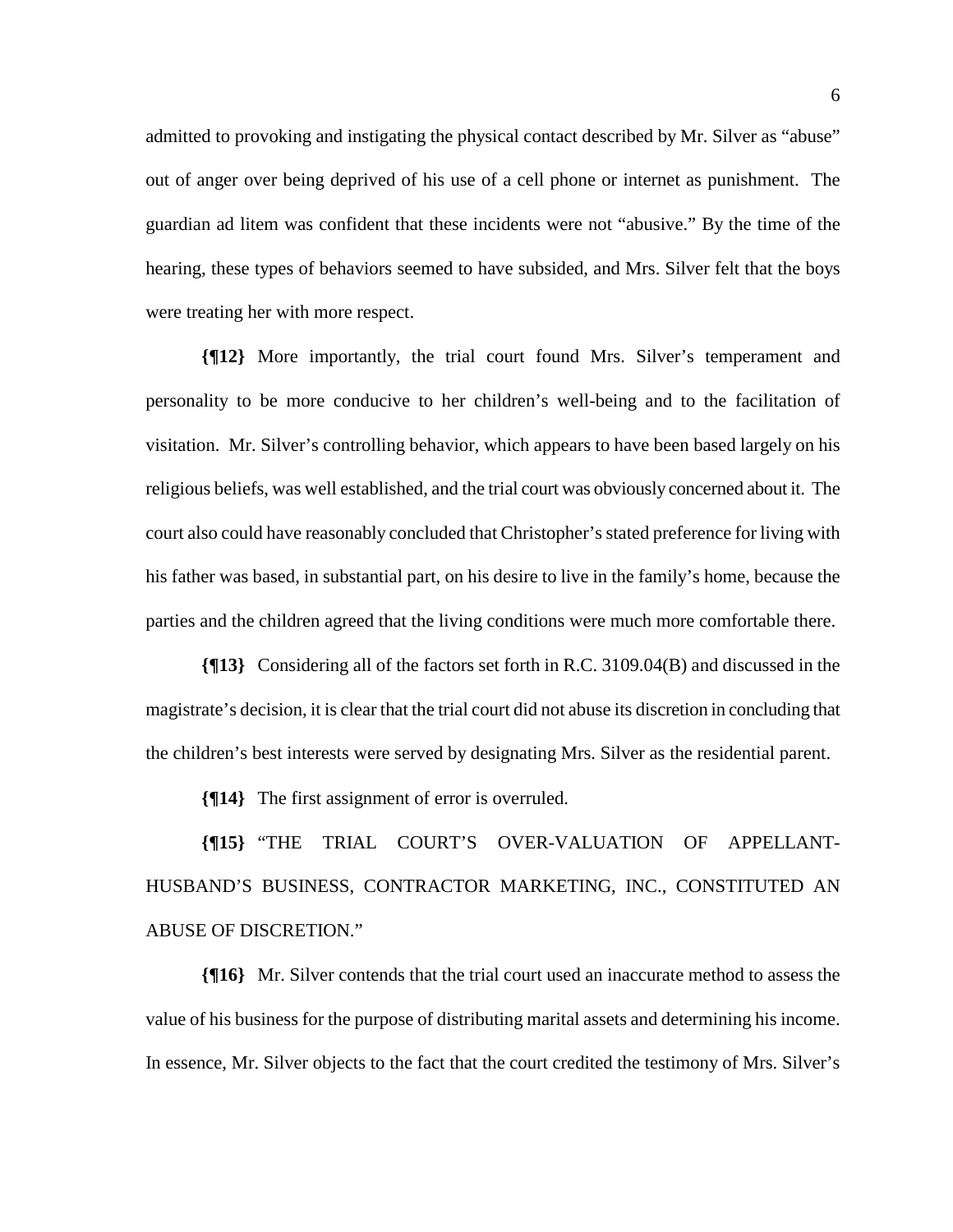valuation expert over that of his own expert.

**{¶17}** The magistrate exercised "heightened scrutiny" in determining Mr. Silver's income because it recognized that, as the sole shareholder of the company, Mr. Silver could "control distribution and retention of the net profits of the business" and that there was "the possibility of manipulation of income."

**{¶18}** Mr. Silver's income had been growing in recent years, and the magistrate recognized that using his average income over several years would result in a significantly different amount than using his income for the most recent year. For example, Mr. Silver's average income for 2001, 2002, and 2003 was \$94,439, whereas his income in 2004 was \$145,975. Based on "his current income trend," the magistrate found that the 2004 income was a more reliable predictor of Mr. Silver's 2005 income than an average of previous years. The magistrate also recognized that a share of future net income might be needed for capital expenditures, but it noted that Mr. Silver did not offer any evidence to indicate the amount of funds that might be needed for investment in the future. Moreover, the experts seemed to agree that the business was not capital-intensive. Based on this evidence, the magistrate's conclusion that \$145,975 represented Mr. Silver's income for support calculations was a reasonable one.

**{¶19}** We now turn to the valuation of CMI. CMI was a subchapter S corporation that was formed during the marriage and was marital property. The parties presented competing expert testimony regarding its value as of December 31, 2004. Daniel Lewis, Mrs. Silver's valuation expert, testified that the business was worth \$380,000; Alan Duvall, Mr. Silver's expert, testified that the business was worth \$59,000 with goodwill and \$13,000 without goodwill.